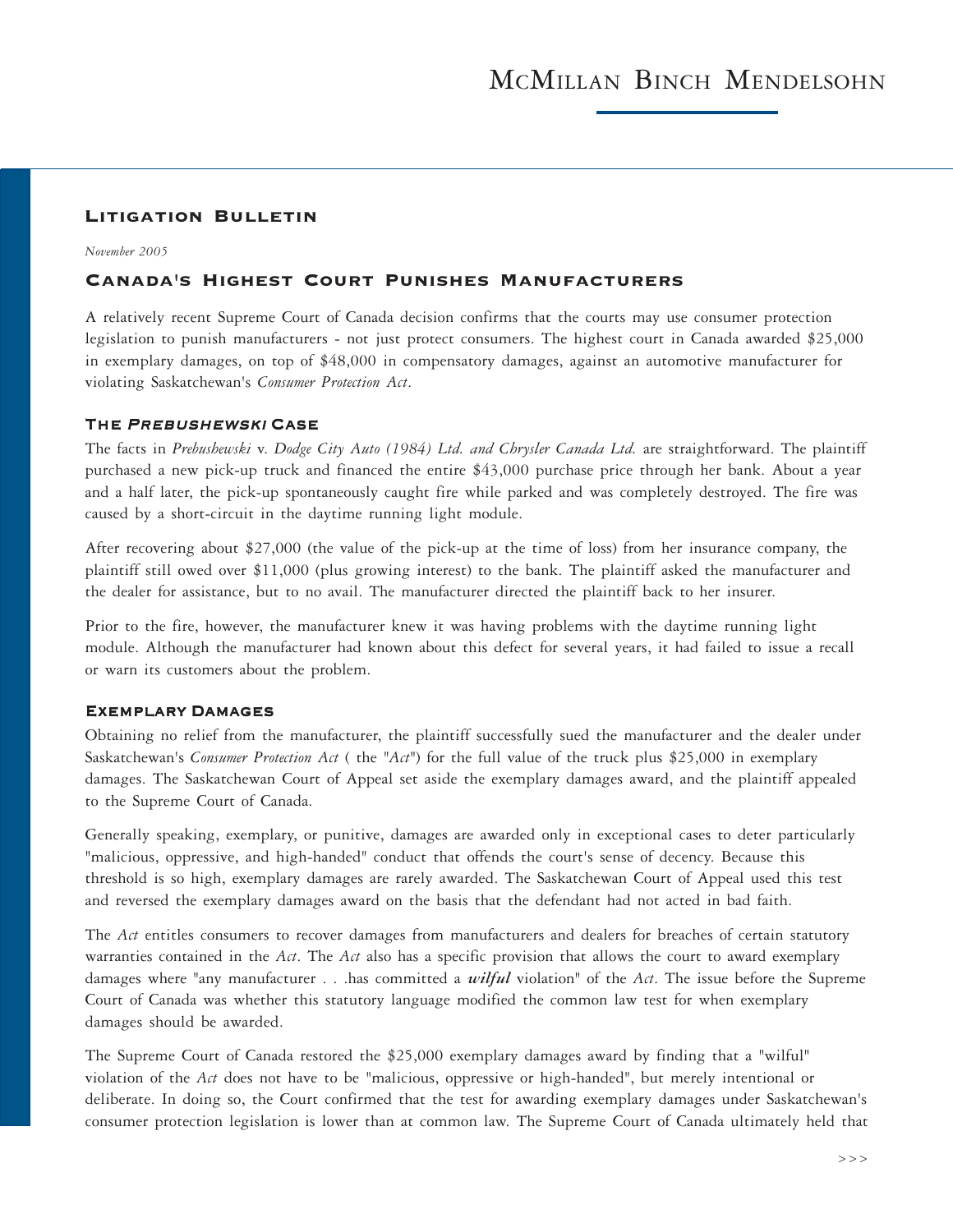the manufacturer had intentionally violated the *Act* by not advising consumers of the defective module, ignoring the plaintiff's complaints and denying liability for the problem.

# The Lesson

Like Saskatchewan, consumer protection legislation in other provinces (including Ontario) permits exemplary damages to be awarded for violations of statutory warranties. Unlike Saskatchewan, however, no other provincial legislation uses the word "wilful" in its operative provision. This may mean that the higher common law test would apply outside of Saskatchewan - but not necessarily. The Prebushewski decision could have an impact on how courts award exemplary damages under consumer protection legislation outside of Saskatchewan as well.

Manufacturers should accordingly be aware of the potentially increased liability for exemplary damages if they voluntarily, intentionally or deliberately violate a statutory warranty contained in consumer protection legislation. The Court may use consumer protection legislation not only to protect the consumer, but to punish the manufacturer.

*Written by W. Brad Hanna and Erin Cowling.*

*The foregoing provides only an overview. Readers are cautioned against making any decisions based on this material alone. Rather, a qualified lawyer should be consulted.*

© *Copyright 2005 McMillan Binch Mendelsohn LLP*